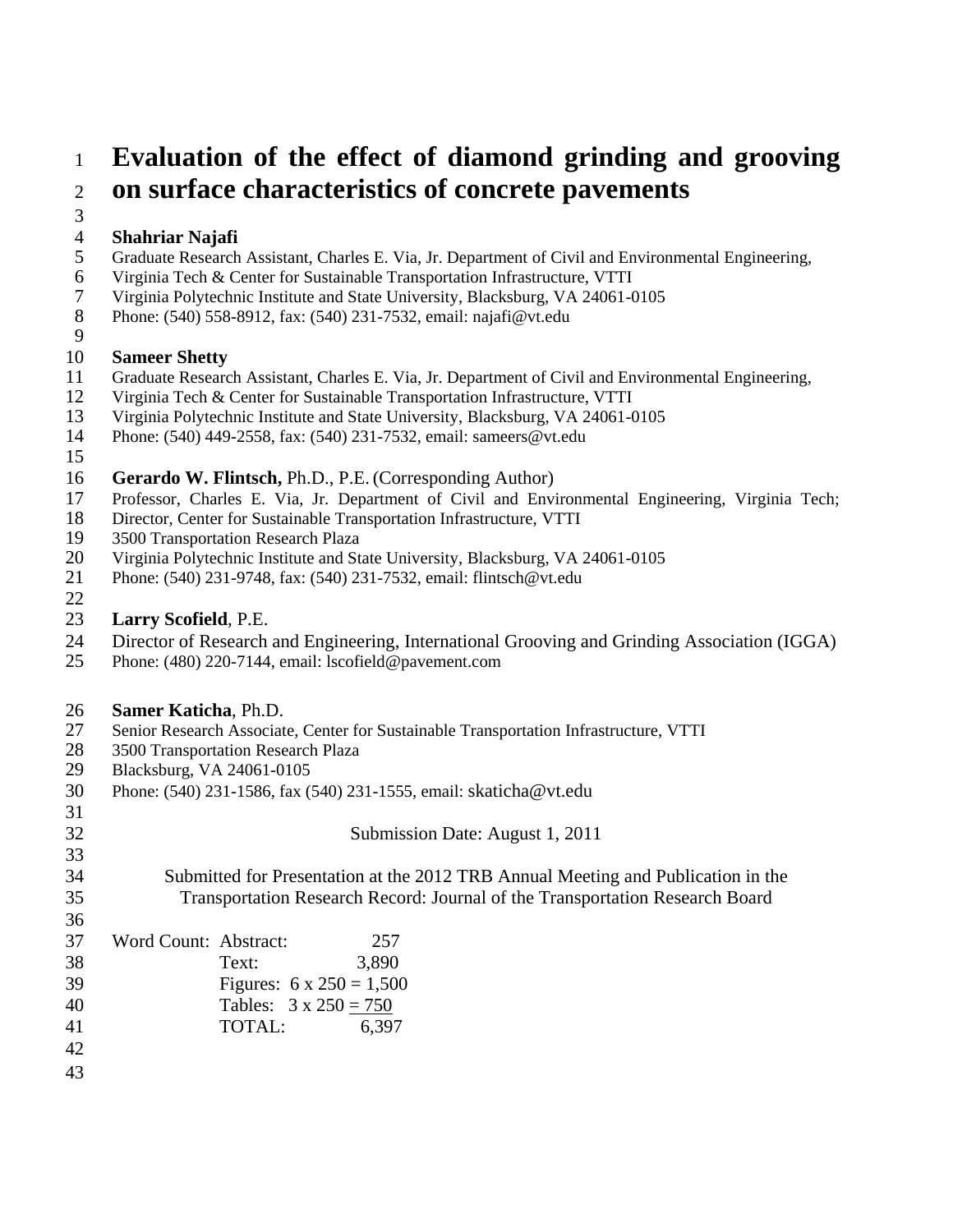## **ABSTRACT**

 Providing a smooth, safe, and quite riding surface is an ultimate goal for pavement engineers. To achieve this goal a balance between high friction level and low roughness and noise level is made. Diamond grinding and grooving is one of the techniques that can be used to improve pavement smoothness while increasing the drivers' safety by improving the frictional properties of the riding surface.

 This paper evaluates the effect of diamond grinding and grooving on various surface characteristics of concrete pavements. Measurements for texture, friction, and smoothness have been collected on two continuously reinforced concrete pavements at the Virginia Smart Road. One of the sections was diamond grinded and longitudinally grooved while the other section was transversely tinned.

 The results of the study show that diamond grinding and grooving increases the surface macrotexture which helps in improving the surface friction. Friction was measured using both smooth tire and ribbed tire locked wheel trailers. Smooth tire measurements confirmed that diamond grinding and grooving increases the friction, however, ribbed tire skid trailer did not show this effect. Several single spot laser profilers and a SURPRO reference profiler were used to measure the surface smoothness before and after grinding and grooving. Longitudinal grooving made the single spot laser profilers incapable of measuring the correct road profile. Power Spectral Density (PSD) analysis revealed that longitudinal grooving introduces artificial wavelengths in the profiles collected by single spot laser profilers. According to the reference profiler results, the smoothness of the concrete surface was increased after it was subjected to diamond grinding and grooving.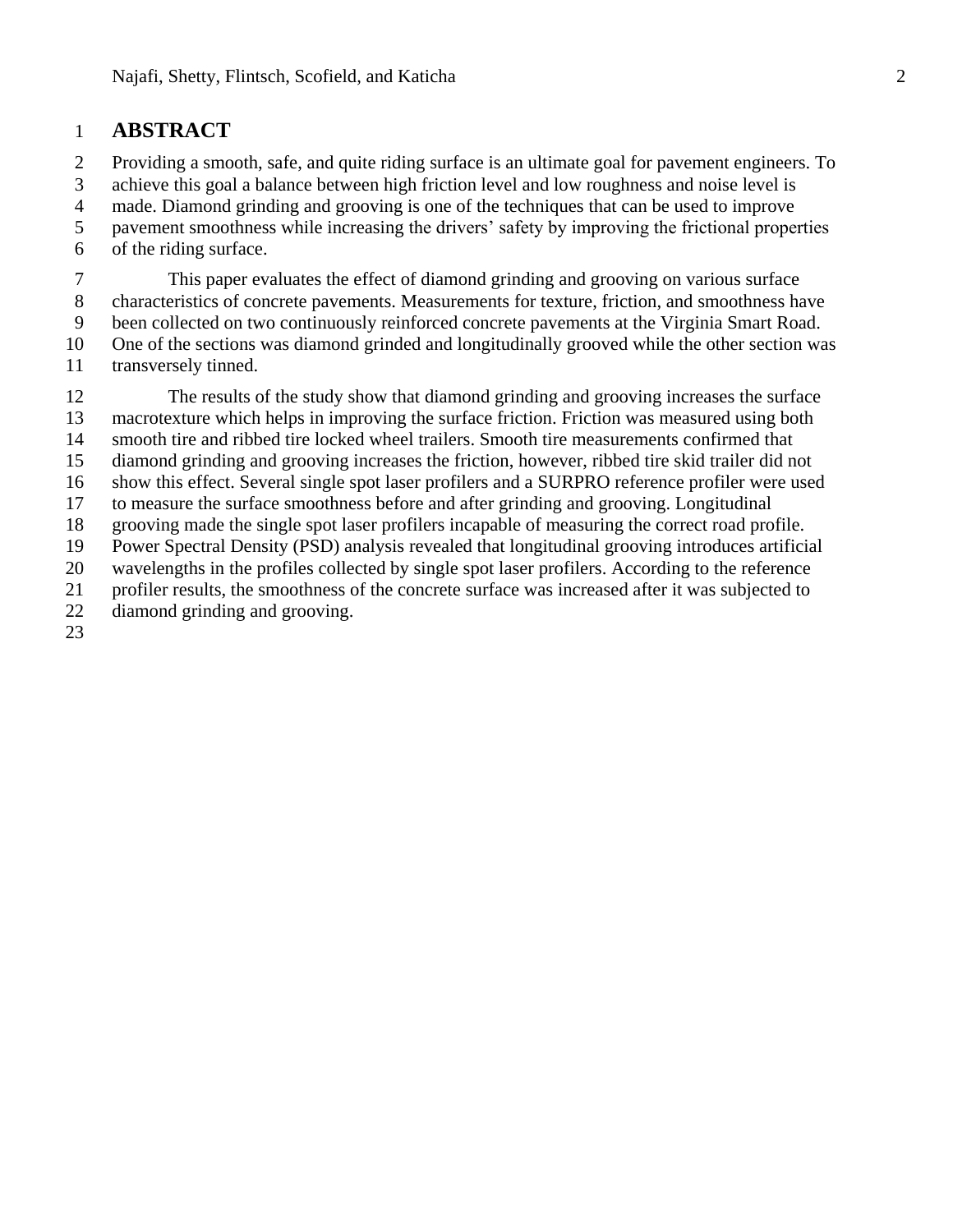## **INTRODUCTION**

 Diamond grooving is a techniques that is used in order to improve the frictional properties of the pavement surfaces (*1*). Most of the developments in diamond grinding and grooving occurred in

the state of California in the early 1960s (*2*). The main purpose of this practice was to restore the

skid resistance of old concrete pavements (*2*). Friction of the pavement surface is an important

factor contributing to road safety. Each year many people around the United States (U.S.) lose

- their lives as a result of car crashes. Due to the importance of friction in reducing the rate of car
- crashes, the Federal Highway administration (FHWA) has started to implement new policies that
- require the state Departments of Transportation (DOTs) to implement highway safety programs.
- Diamond grinding and grooving can be a good option for state DOTs to restore the frictional
- properties of old concrete pavement in their road network.

Along with friction, roadway smoothness is an important surface characteristic that

- affects the ride quality, operation cost, and vehicle dynamics. Currently, most state DOTs use
- laser inertial profilers to measure the road roughness. Measurements are summarized using the
- International Roughness Index (IRI) which was developed by National Cooperative Highway
- Research Program (NCHRP) and World Bank. Smoothness measurements can be used to
- evaluate the ride quality of existing road networks or as a quality check for newly constructed pavements. Due to the importance of ride quality to the road users, highway agencies have
- implemented smoothness based specification for newly constructed as well as rehabilitated
- pavements. The smoothness specification identifies an acceptable range of smoothness that the
- contractor must achieve to obtain full payment. All highway agencies assess penalties if the
- achieved smoothness is less than specified, while many highway agencies give bonuses to
- contractors who achieve a smoothness level that is higher than the specified level. Diamond
- grinding and grooving is one of the methods which can be used to improve the smoothness of
- both old and new pavement surfaces.

## **OBJECTIVE**

The objective of this paper is to evaluate the effect of diamond grinding and grooving on surface

characteristics of concrete pavement. In particular, the paper investigates the changes in

macrotexture, friction, and smoothness of a tinned concrete pavement subjected to diamond

grinding and longitudinal grooving. Measurements for this study were collected at the Virginia

Smart Road during the 2010 and 2011 annual equipment round up (Rodeo 2010 & 2011).

## **BACKGROUND**

One of the main goals of pavement engineers is to provide a smooth, safe and quiet riding

surface for road users. In order to achieve this goal, a balance should be made between high level

of friction and low level of smoothness and noise. Both, friction and noise are affected by

- pavement macrotexture. High macrotexture improves road safety by increasing the draining
- properties of the road surface. It also helps reducing the tire-pavement noise level (*3*). Several
- devices are available for measuring friction. Most state DOTs in the U.S. currently use the
- locked wheel friction trailer. The trailer can measure the longitudinal friction in fully locked
- condition (100% slip). Because Most of skidding accidents happen during wet weather condition
- due to friction deficiencies (*4*), the device is equipped with a water distribution system that
- sprays water in front of the tire during the test so it can measure the wet friction.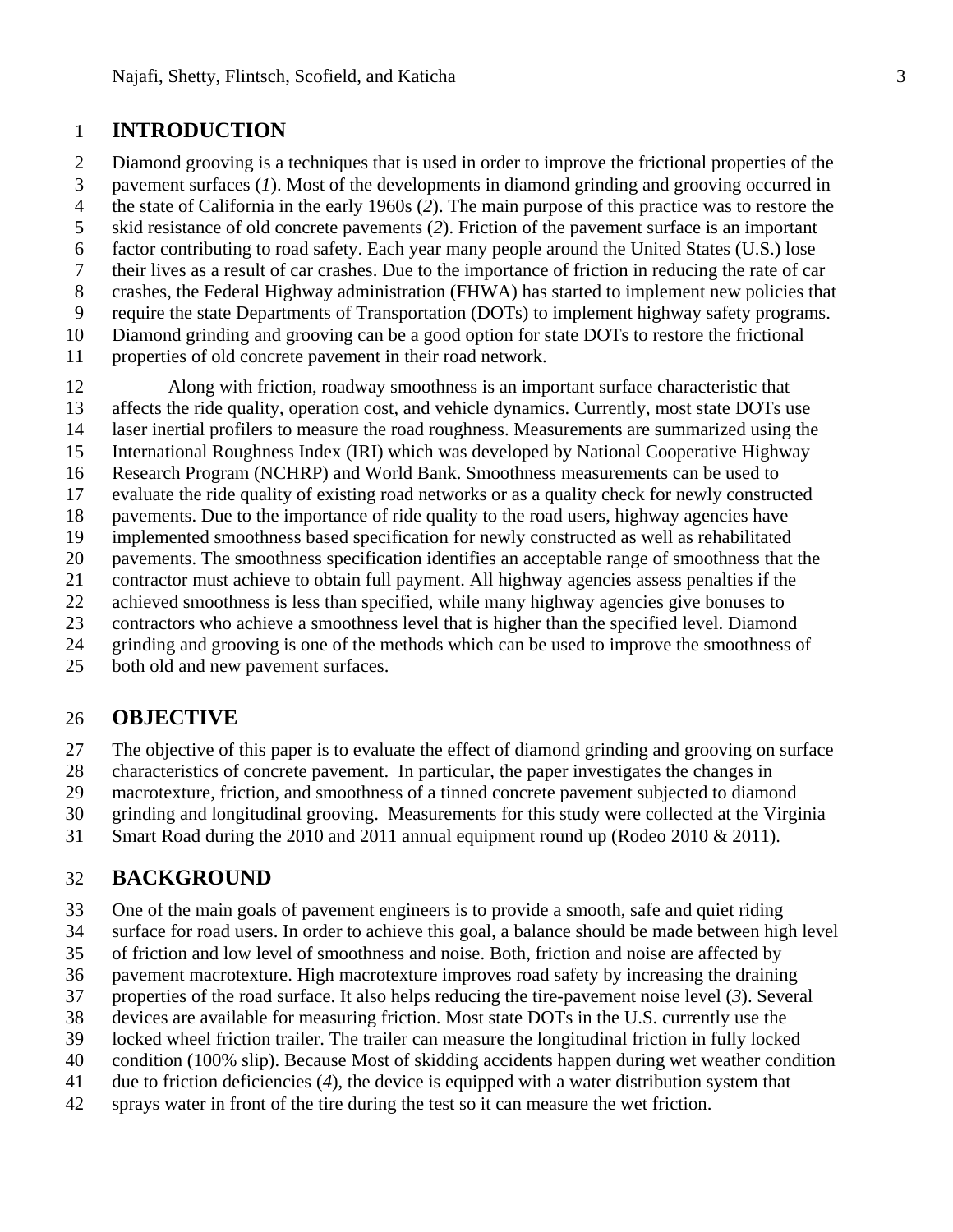#### Najafi, Shetty, Flintsch, Scofield, and Katicha 4

 From the functional point of view, smoothness is an important roadway performance indicator since road users primarily judge the quality of a road based on its roughness and/or ride quality. According to the national highway user survey (1995 and 2000) (*5*), pavement roughness/ride quality was rated as one of the top three principal measures of public satisfaction within a road system. Earlier studies (*6*) have shown that rough roads lead to user discomfort, increased travel time due to lower speeds and higher vehicle operating cost. As such, road roughness is now widely recognized as one of the principal measures of pavement performance. Different techniques are available for measuring road smoothness, most of which measure the vertical deviations of the road surface along a longitudinal line of travel in a wheel path, known as a profile (*7*). Traditionally, the profilograph has been used to measure the smoothness of road pavements. The profile recorded by the profilograph is analyzed to determine the profile index (PI), which is the smoothness index that is used to judge the ride quality of the pavement. However, several inherent weaknesses were observed in the profilograph and PI for judging the ride quality of a pavement, and hence many state highway agencies have instead adopted the International Roughness Index (IRI) as the ride quality parameter for assessing the smoothness of new/rehabilitated pavements. Inertial profilers is used to obtain profile data to compute the IRI (*8*).

 Diamond grinding and grooving is one of the rehabilitation practices that can be used on old concrete pavements in order to make the surface smoother. The method uses diamond infused steel cutting blades for grinding and grooving concrete pavement. For grinding, the blades are spaced close together so that they can cut the pavement's unevenness (megatexture) and leave a rough pavement surface (high microtexture). For grinding, the blades are further spaced out so they create channels on the pavement surface (high macrotexture). Diamond grooving is mainly used for new concrete pavement to texture the pavement which increases the friction by improving water drainage (*9*).

 Several studies have recently been performed to investigate the effect of diamond grinding and grooving on the noise level of pavements. Research has shown that longitudinal diamond grinding is one of the quietest types of surface finishing for concrete pavement (*10*). In the U.S. most of the grooving on highways are longitudinal while transverse grooving is more common for runways (*1*).

## **DATA COLLECTION**

 The data for this study was collected at the Virginia Smart Road during the annual equipment roundup (Rodeo) in two consecutive years; 2010 and 2011. The Virginia Smart Road provides a 3.2 km (2 mi) controlled test track available for transportation research. The road consists of two lanes and it has various types of pavement surfaces. Each year several sate DOTs meet at the Virginia Smart Road with the purpose of equipment comparison on the available surfaces. This event is called the annual equipment Rodeo.

 The road has three continuously reinforced concrete sections on both east-bound and west-bound directions that are transversely tinned. These sections were originally built and tinned in 1999, at the time when the Smart Road was constructed. In order to evaluate the effect of diamond grinding and grooving on Portland Cement Concrete (PCC) pavements, one of the sections located along the west-bound direction was ground and longitudinally grooved by International Grooving and Grinding Association (IGGA) in January 2011. The procedure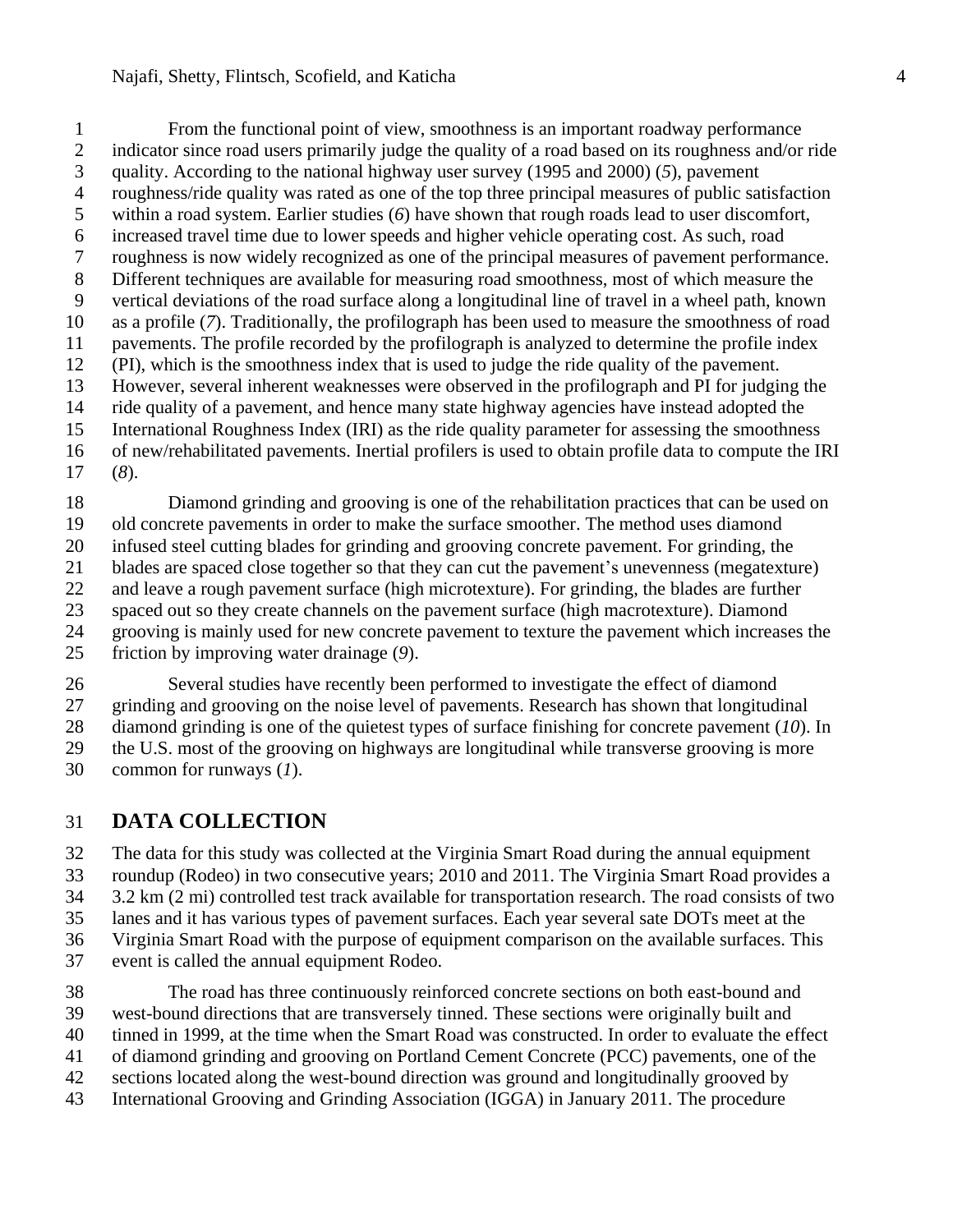- included a Conventional Diamond Ground (CDG) followed by longitudinal grooving. Two
- different groove spacing were used for each half of the lane; ½ inch along the left wheel path and
- ¾ inch along the right wheel path (*11*). [FIGURE](#page-4-0) 1 illustrates the close up of grooving on the
- PCC section.



## <span id="page-4-0"></span>**FIGURE 1 Grooving on PCC section.**

 To evaluate the effect of diamond grinding and grooving on surface properties, several measurements for texture, friction and smoothness were collected. The various tests used to

measure the surface properties are explained below.

## **Texture**

Texture measurements were obtained using the ASTM E-2157 CTMeter. This static device has a

displacement sensor mounted on an arm at a radius of 142 mm (5.6 in) which rotates at a fixed

 elevation from the surface. The device reports the Mean Profile Depth (MPD) and Root Mean 13 Square (RMS) according to ASTM E-2157 standard.

 In order to determine the effect of diamond grinding and grooving on surface macrotexture, measurements were collected on both tinned and grooved PCC. The tinned PCC section is located along the east-bound lane while the grooved section is located along west- bound lane. All the measurements for both sections were collected in the left wheel path and overall three sets of measurements were obtained for each section. [TABLE](#page-4-1) 1 shows the

- macrotexture data for each test section.
- 

<span id="page-4-1"></span>

| <b>TABLE 1 Macrotexture Measurements Using CT-Meter</b> |
|---------------------------------------------------------|
|                                                         |

| Section type                   | # of Measurements | Average MPD (mm) |
|--------------------------------|-------------------|------------------|
| Original tinned PCC            |                   | 0.38             |
| Diamond ground and grooved PCC |                   | 2.14             |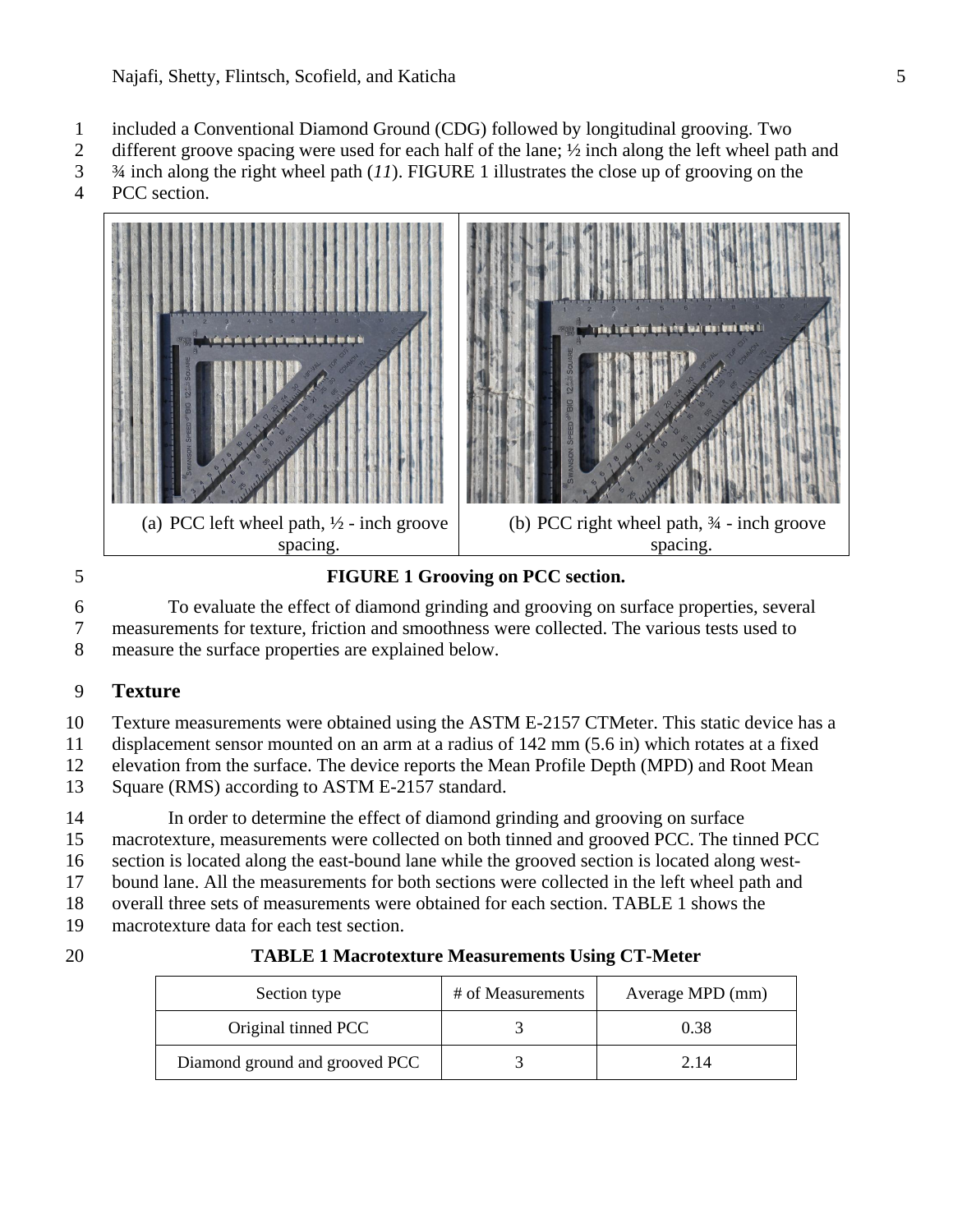From the results of [TABLE](#page-4-1) 1, it can be seen that diamond grinding and grooving has

significantly increased the macrotexture of the PCC pavement (higher MPD). This high

macrotexture can improve the skid resistance of the surface by significantly reducing the effect

of hydroplaning.

### **Friction**

- Friction measurements were obtained using two locked-wheel skid trailers. One of the locked
- wheels used the ASTM E-524 smooth test tire while the other used the ASTM E-501 ribbed tire.
- Five sets of measurements were obtained on both original tinned and grooved PCC at three
- speeds; 25, 40, and 55 mph. All measurements were collect during Rodeo 2011. [FIGURE](#page-5-0) 2
- shows the layout of the test sections. The summary of the locked wheel measurements is
- presented in [TABLE](#page-6-0) 2.
- 



- <span id="page-5-0"></span>
-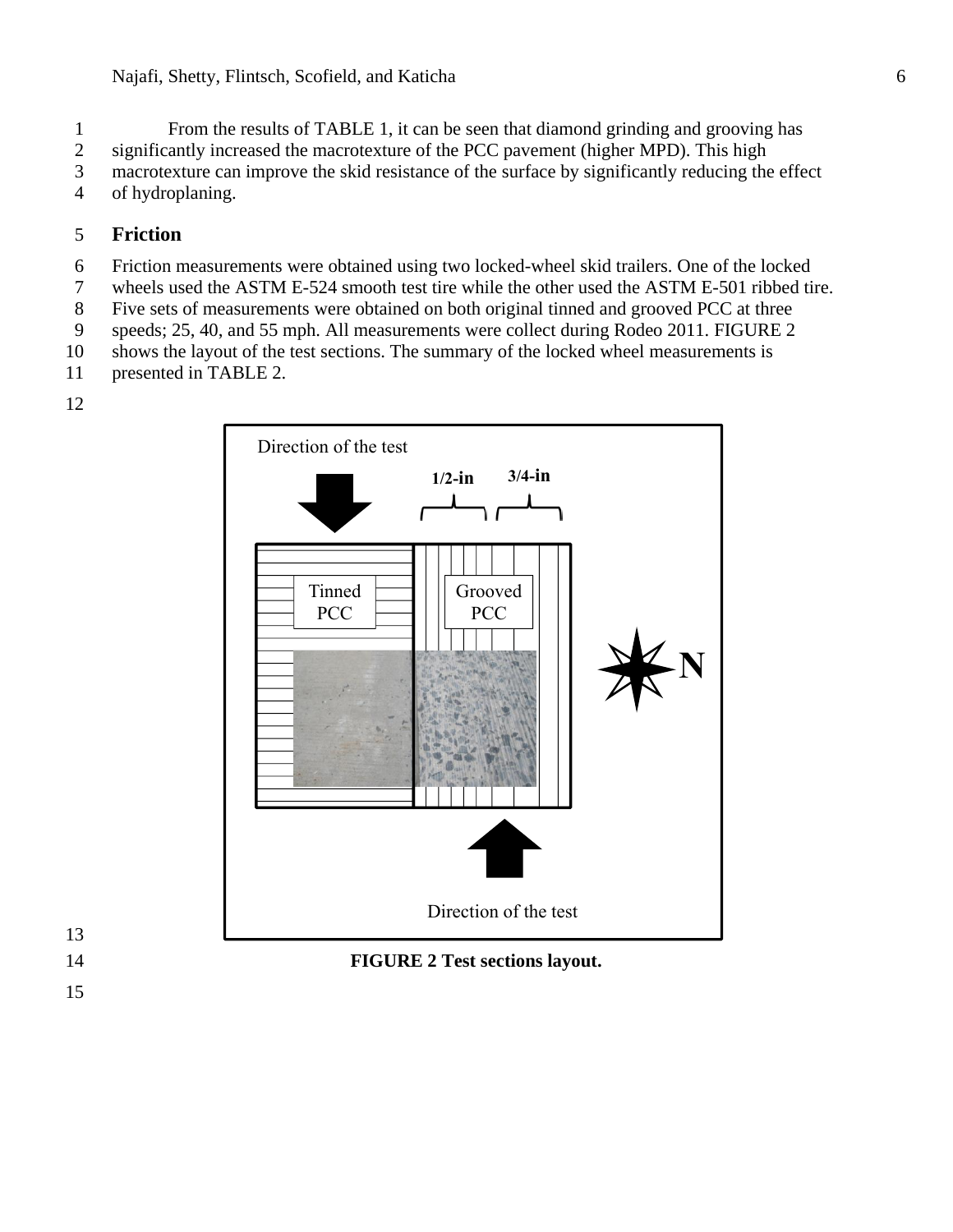| Unit<br>#      | <b>Test</b><br>tire | <b>Test section</b>    | Test speed mph) | # measurements | Average skid number |
|----------------|---------------------|------------------------|-----------------|----------------|---------------------|
| $\mathbf{1}$   | Smooth              | Original<br>Tinned PCC | 25              | 5              | 51.23               |
|                |                     |                        | 40              | 5              | 36.60               |
|                |                     |                        | 55              | 5              | 28.65               |
|                |                     | Grooved<br><b>PCC</b>  | 25              | 5              | 58.90               |
|                |                     |                        | 40              | 5              | 56.07               |
|                |                     |                        | 55              | 5              | 44.97               |
| $\overline{2}$ | Ribbed              | Original<br>Tinned PCC | 25              | 5              | 67.77               |
|                |                     |                        | 40              | 5              | 64.07               |
|                |                     |                        | 55              | 5              | 53.10               |
|                |                     | Grooved<br><b>PCC</b>  | 25              | 5              | 62.23               |
|                |                     |                        | 40              | 5              | 59.65               |
|                |                     |                        | 55              | 5              | 48.82               |

<span id="page-6-0"></span>**TABLE 2 Summary of Locked Wheel Skid Trailer Measurements**

#### **Smoothness**

For smoothness assessment, longitudinal profile measurements were made before- & after-

diamond grinding and longitudinal grooving was performed. The tested section was 528 feet

long, and the wheel-path was marked every 10 feet with paint so that the operators could align

the profilers when traveling at the required speed off 50 mph. The paintings would also help

reduce possible wandering away from the wheel-path followed by the profilers (*12*). The left and

 right wheel paths were marked 34.5 inches from the center line. The test section also had paint-marked lead-in 150 feet apart starting going over a one-inch high electrical rubber cable cord

protector that was placed as an artificial bump to indicate the start of the lead-in section. The

bump produces a spike in the profiles measurements which would make it possible to determine

the exact location of the test section (*13*).

 Several high-speed inertial profilers participated in this study and prior to testing, all devices were subjected to block and bounce tests in order to calibrate their height sensors and accelerometers. For reference comparisons, an inclinometer-based ICC SURPRO walking- profiler was used. All the profiles were collected using the procedures mentioned in AASHTO PP-49: "Standards for Certification Inertial Profiling Systems" (*14*). [TABLE](#page-7-0) 3 is a list of the

profilers' manufacturers, sensor types and the sampling intervals of all the profilers that

participated in study conducted as part of Rodeo in 2010 and 2011 respectively.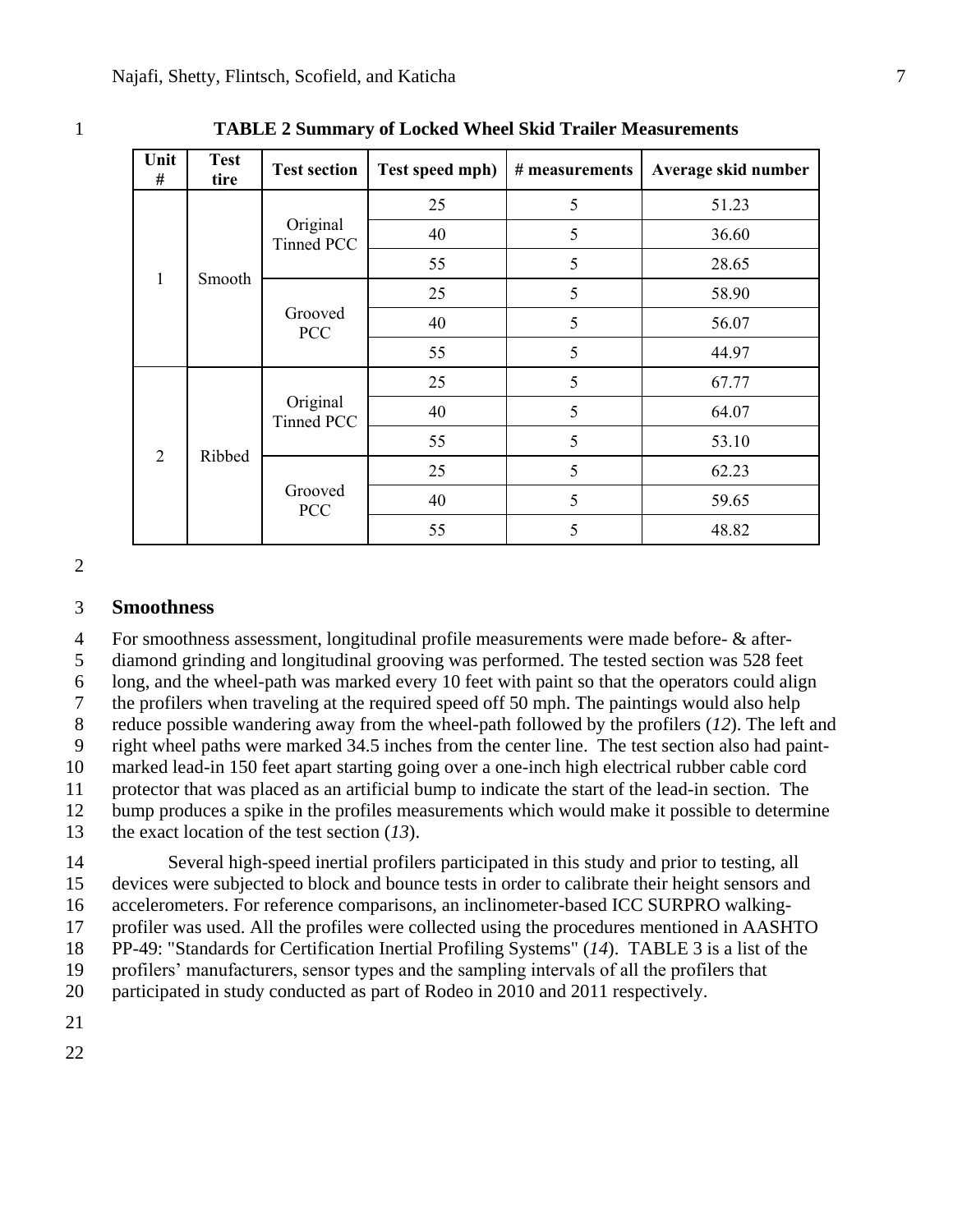| <b>Profiler</b> | <b>Manufacturer</b> | <b>Sensor type</b>   | <b>Data Recording Interval</b> |              |
|-----------------|---------------------|----------------------|--------------------------------|--------------|
| unit            |                     |                      | Rodeo - 2010                   | Rodeo - 2011 |
| Unit 1          | Dynatest            | Single spot<br>laser | 1.00"                          | 1.00"        |
| Unit 2          | Dynatest            |                      | 0.998"                         | 1.00"        |
| Unit 3          | <b>ICC</b>          |                      | 1.248"                         | 1.21"        |
| Unit 4          | <b>ICC</b>          |                      | 3.1"                           | 3.06"        |
| <b>SURPRO</b>   | ICC                 | Inclinometer         | "00.l                          | 1.00"        |

#### <span id="page-7-0"></span>1 **TABLE 3 Summary of the Profiler Tests**

2

#### 3 **DATA ANALYSIS**

#### 4 **Effect of Diamond Grinding and Grooving on Frictional Properties of PCC**

5 In order to evaluate the frictional properties of the tested surfaces, the correlation between skid

6 number and the test speed was calculated. In a previous study, the authors found a statistically

7 significant linear relationship between skid number and speed of the test vehicle for the range of

8 speeds from 20 to 60 mph (*15*). To verify that, test on the hypothesis of slope were conducted on

9 the measurements. The null hypothesis for the test  $(H_0)$  is that there is no relationship between 10 skid number and speed (slope  $= 0$ ). Rejection of the null hypothesis indicates that there is a linear

11 relationship between the two parameters (*16*). The analysis was done using the SAS software.

12 95% level of confidence was used for the test ( $\alpha = 0.05$ ). The null hypothesis would be rejected

13 if the p-value of the test is less than  $\alpha$ . After conducting the test; all the possible linear

14 correlations between skid numbers and speed were found to be significant with P-value less than

15 0.0001.

 Once the linear relationship between skid number and speed was found to be significant, linear correlations were made for all measurements [\(FIGURE](#page-8-0) 3). Several observations can be made. Smooth tires results show a significant increase in the skid numbers of the concrete section subjected to diamond grinding and grooving. This agrees with the higher measured macrotexture achieved on concrete after grinding and grooving. Another interesting observation for smooth tires is the slope of the correlation line between skid number and speed for the sections. This slope is lower for ground and grooved PCC than it is for tinned PCC which suggests that friction is less sensitive to the changes of speed for this section. At lower speeds (25 mph) smooth tires measurements for both sections seem to be relatively close, however, at 25 high speeds the difference is much more evident (40  $\&$  55 mph). In general, the effect of hydroplaning is more pronounced at higher speeds; since the grooved section has a higher macrotexture, it is less sensitive to hydroplaning and consequently provides higher friction in high speeds.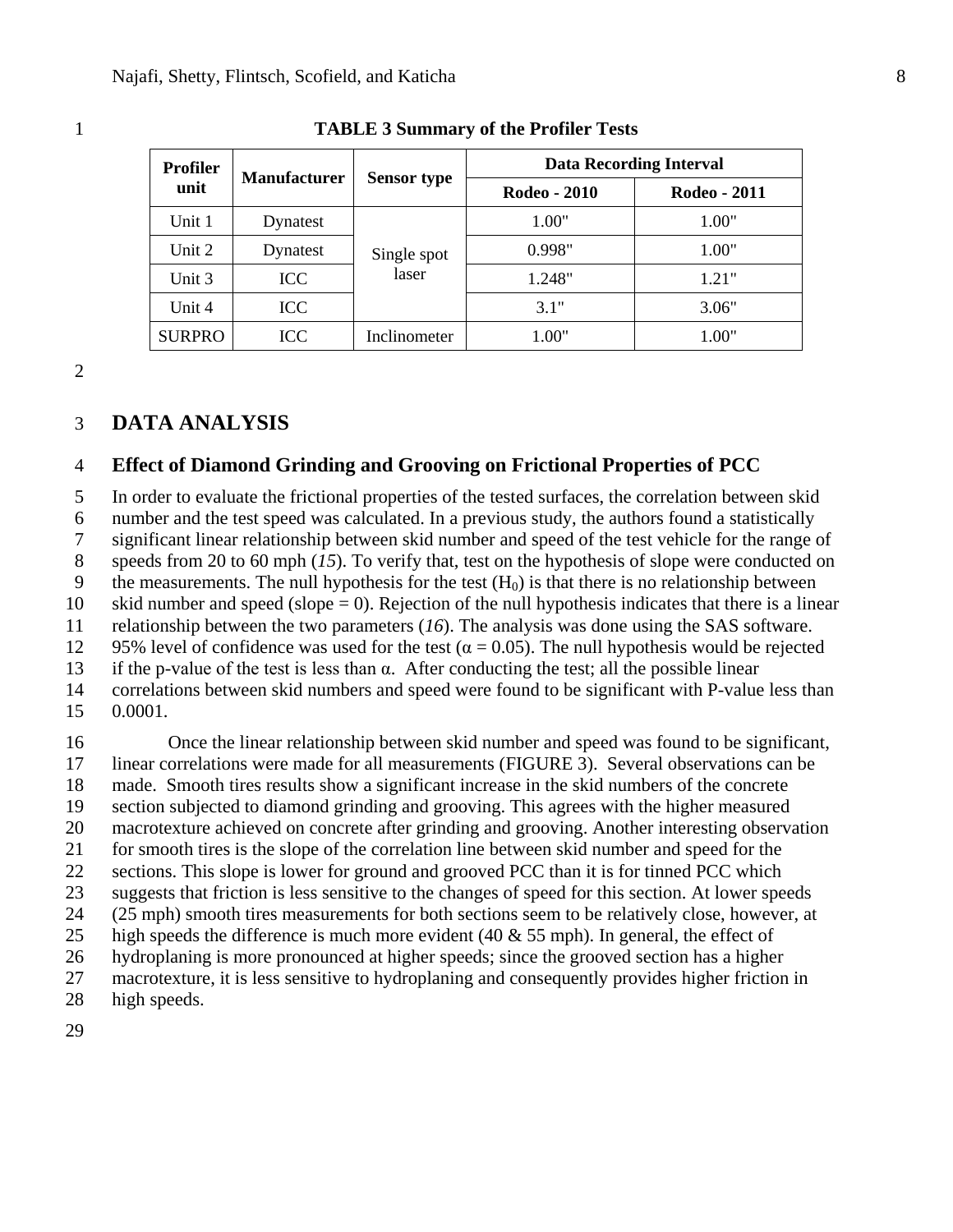



#### <span id="page-8-0"></span>**FIGURE 3 Correlation between skid number and speed.**

 Ribbed tires results on the other hand do not show a significant difference in the skid values collected on the two test surfaces. The sensitivity of friction to speed is similar for both tinned and grooved test sections (parallel slopes). It is surprising that the ribbed tires skid numbers are slightly higher for tinned PCC than the grooved PCC. This seeming paradox between smooth tire and ribbed tire results might be explained by sensitivity of the test tire to the pavement surface texture and surface condition. Smooth tires are more sensitive to macrotexture while ribbed tires are more sensitive to microtexture. It can therefore be postulated that tinned PCC has a higher microtexture while grooved concrete has a higher macrotexture. Since the difference between ribbed tire measurements for the two types of PCC surfaces is not significant, grooved concrete is a preferred choice for pavement surface as it prevents hydroplaning at high speeds because it increases macrotexture. The lack of sensitivity of ribbed tires to the effect of macrotexture has been cited by other researches (*4*). There are evidences showing that pavement grooving significantly decrease the rate of wet-weather accidents; however, ribbed tires fail to show this effect. For that reason some researchers believe that smooth tires are a better choice for predicting skidding potentials (*4*).

#### **Effect of diamond grinding and grooving on smoothness of PCC**

- In order to evaluate the effect of the diamond grinding and longitudinal grooving on the
- smoothness of PCC section, the IRI values of the profiles were computed using ProVAL. All IRI
- computations in ProVAL applied a 250 mm moving average filter. The IRI results from all the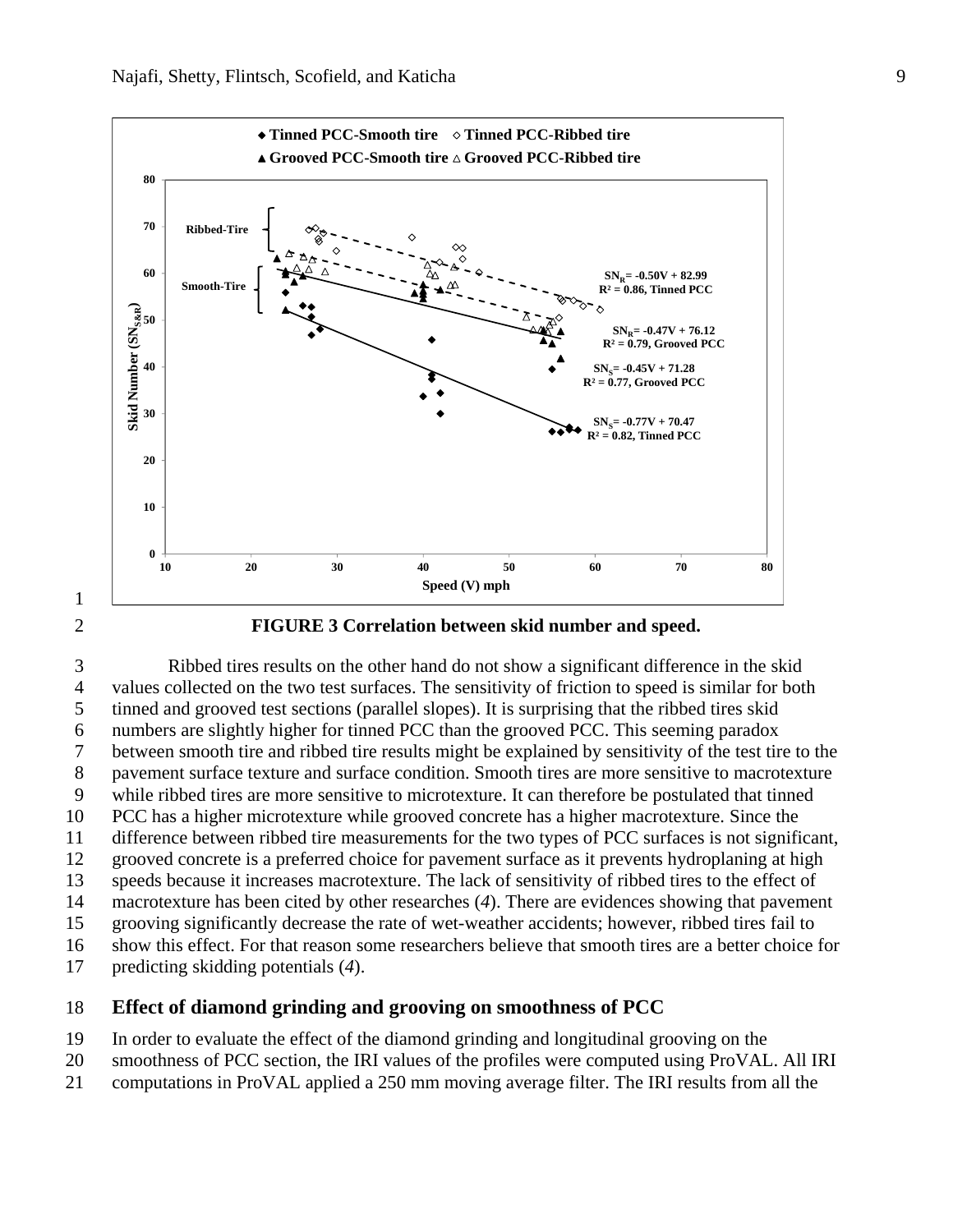profilers on before- & after- diamond ground and longitudinally grooved PCC section is shown





(a) Left wheel path IRI ride statistics.





<span id="page-9-0"></span>**FIGURE 4 IRI ride statistics for PCC before- & after- diamond grinding and grooving**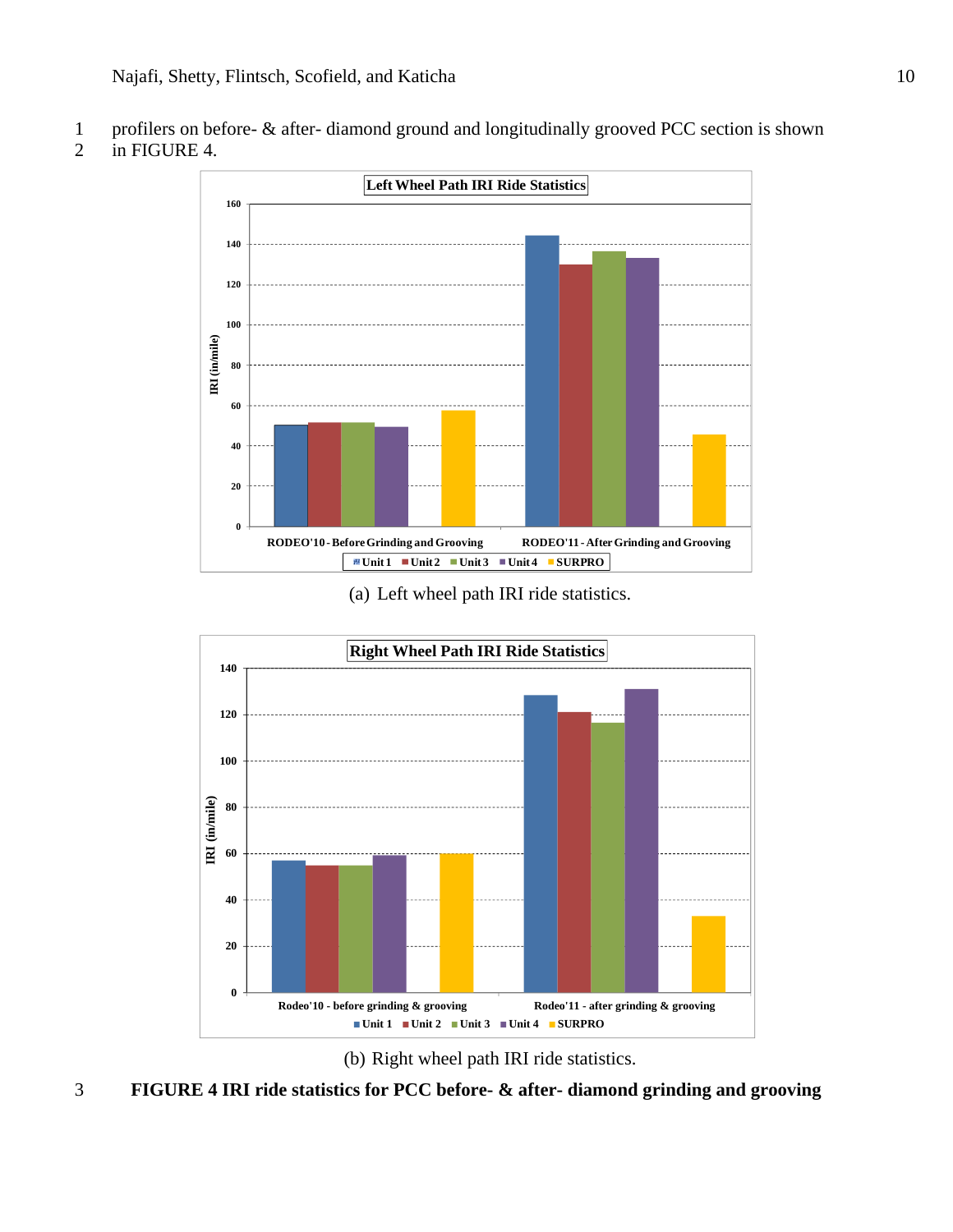As expected, the SURPRO IRI measurements on ground and grooved PCC section were found to be lower than the transversely tined PCC section. On the other hand, a significant increase in the average IRI values was observed for profiles collected by the single spot laser profilers on PCC section after it was subjected to diamond grinding and longitudinal grooving. This is mainly caused by the wander of the inertial profiler as it travels along the road.

 [FIGURE 5](#page-10-0) shows the continuous roughness plots for profile collected by Unit 2 on the left wheel path of diamond ground and longitudinally grooved PCC section against the corresponding SURPRO profile. The plot shows that there are significant differences in the roughness distribution among the profiles collected by the single spot laser profilers compared to the reference instrument. This difference is caused by the presence of longitudinal grooves on the pavement surface, which causes the height-sensor of the single spot laser profiler unit to obtain measurements at the bottom of the groove as well as on the pavement surface because of lateral wander.



#### <span id="page-10-0"></span> **FIGURE 5 Continuous roughness distribution profile of Unit-2 and SURPRO on ground and grooved PCC section [Base-length = 25 feet].**

 In order to examine how the presence of diamond grounded texture and longitudinal grooves contaminate the profile data collected by single-spot profilers, the Power Spectral Density (PSD) (*7*) analysis of the participant profile slopes and the reference profile slopes over different wavebands (long, short and medium) was carried out. The prominent wavelengths present in the profile produce marked spikes in the PSD plots.

 [FIGURE 6](#page-11-0) show that there is very poor agreement between the participant profile and the reference profile at short, medium and long wavebands respectively. Since IRI is most sensitive in the wavelength range of 4 to 100 feet (*6*), the participant profiles produced IRI that were

significantly higher than that measured by reference instrument.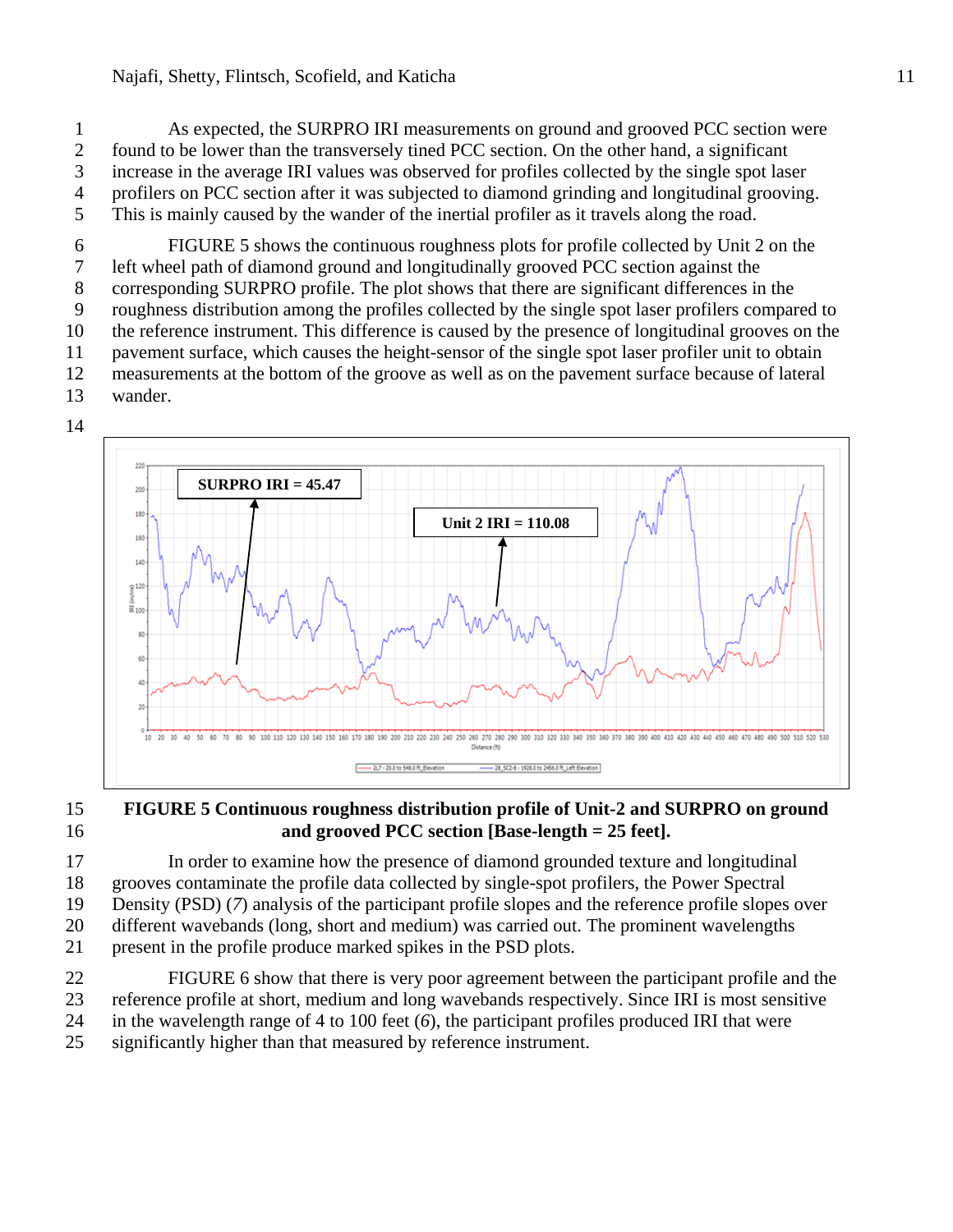

PSD plot for profiles passed through high-pass cutoff wavelength of 5.25 feet.



(b) PSD plot for profiles passed through high-pass cutoff wavelength of 26.2 feet and low-pass cutoff wavelength 5.25 feet.



(c) PSD plot for profiles passed through high-pass cutoff wavelength of 131.2 feet and low-pass cutoff wavelength 26.2 feet.

<span id="page-11-0"></span>1 **FIGURE 6 PSD plots of Unit-4 and SURPRO profile for short, medium and long**  2 **wavebands.**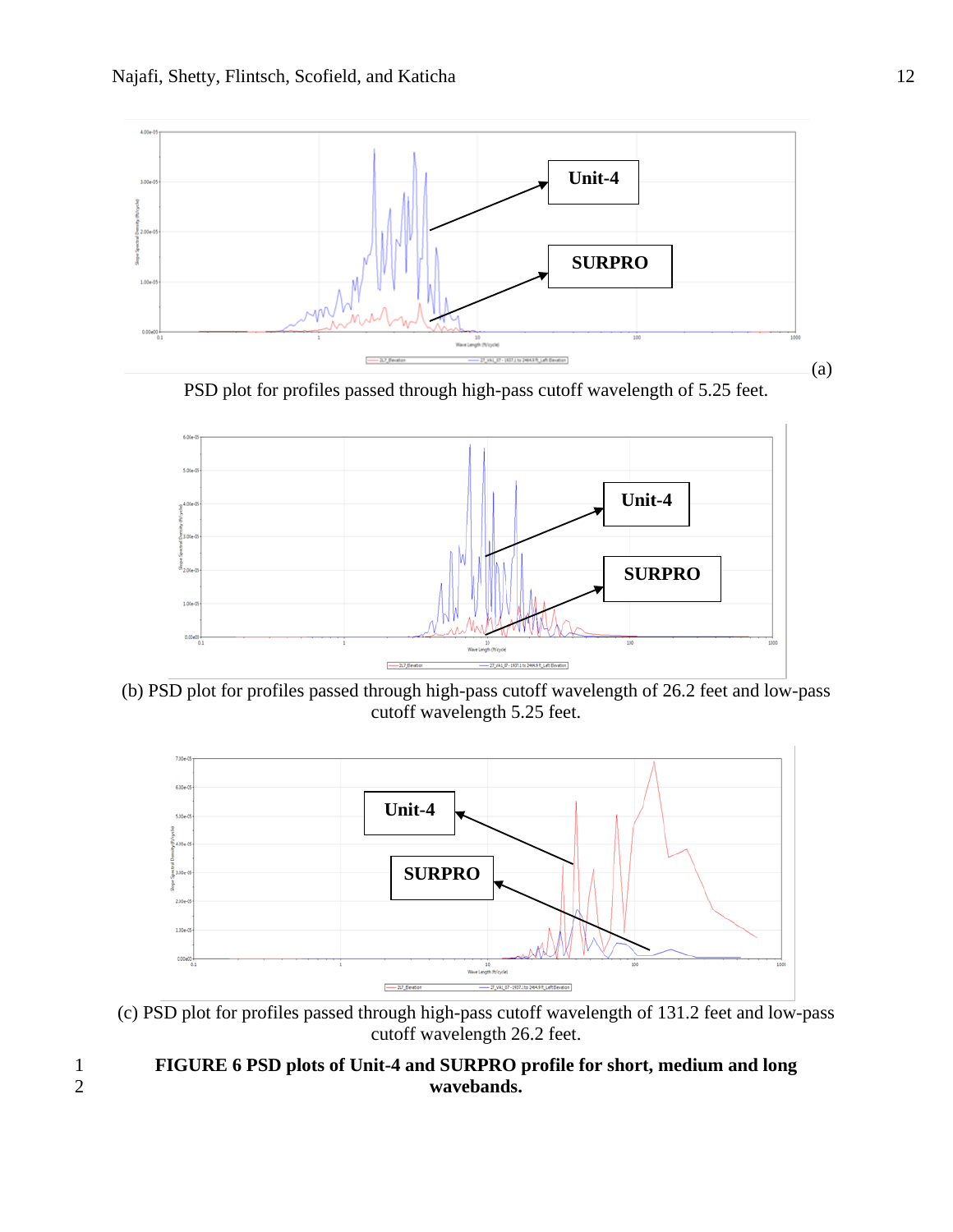The difference in PSD is attributed to the presence of the diamond ground texture and the longitudinal grooves on PCC section which resulted in incorrect recording of the profile data by the single-spot sensors of the participant units which introduced artificial wavelengths in the profile and over-estimating the IRI values higher than the 'true' IRI of the pavement section

measured by the reference profiler.

## **FINDINGS AND CONCLUSIONS**

 The paper investigated the effect of diamond grinding and grooving on the surface characteristics of PCC. Improvements in macrotexture, friction, and smoothness for a PCC pavement subjected to diamond grinding and grooving was evaluated. Following is the summary of the findings and conclusions of the study:

- 11 Diamond grinding and grooving has significantly increased the macrotexture of the PCC surface. High macrotexture can help in removing the water from the pavement surface which can cause hydroplaning and skidding problems during wet weather condition.
- 14 Friction measurements revealed that the friction has increased after applying diamond grinding and grooving to the PCC surface, especially when using the smooth tire. This effect was found to be more significant in higher speeds.
- 17 Ribbed tires skid trailers results did not show a significant difference in friction measurements on ground and grooved PCC compared to tinned PCC. This was expected, since ribbed tire measurements are not very sensitive to pavement macrotexture. This finding is in agreement with other studies that have cited that pavement grooving can help reducing the rate of wet crashes but ribbed tire skid trailers are incapable of showing this effect.
- 23 SURPRO reference profiler results show a decrease in IRI values on the PCC surface after grooving. The improvement in smoothness was more substantial on the right wheel 25 path with <sup>3</sup>/4 inches grooving compared to the left wheel path with <sup>1</sup>/<sub>2</sub> inches grooves.
- 26 Compared to the reference profiler, single spot laser profilers over-predicted the IRI values on the ground and grooved PCC. This disagreement is due to grooves on the section, which makes the single spot profilers incapable to measure the correct profile. PSD analysis confirmed the presence of artificial wavelengths in the profiles collected by single spot laser profiler which is due to the longitudinal grooving.

 The authors recommend using multi-footprint profiling systems in future research on pavement with longitudinal grooves to compare their performance to single spot laser profilers.

## **ACKNOWLEDGMENTS**

The data for this study was collected during the annual equipment rodeo as part of the Pavement

Surface Properties Consortium. The experiment has been made possible thanks to contribution

of the Virginia Tech Transportation Institute (VTTI), the Virginia Center for Transportation

- Innovation and Research, the Federal Highway Administration (FHWA), the Connecticut,
- Georgia, Mississippi, Pennsylvania, South Carolina, and Virginia DOTs. The authors would like
- to thank William Hobbs, Stephen Valeri, Chris Tomlinson, and James Bryce for their
- contribution in data collection and Safety Grinding & Grooving L.D. for their support by
- grinding and grooving the test sections at no charge to the study.